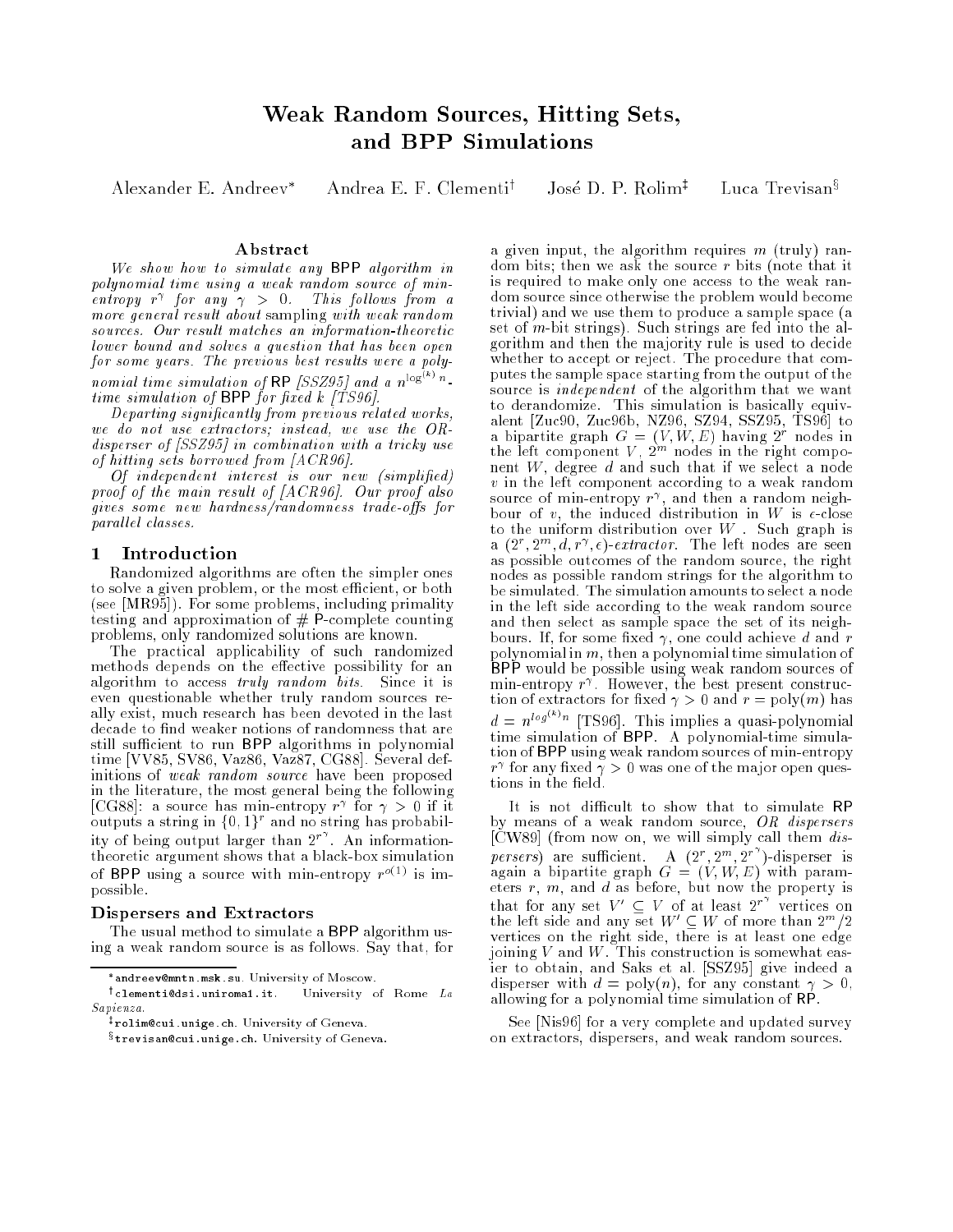# Pseudorandom Generators and Hitting Sets

A more ambitious goal than simulating BPP with weak random sources is the deterministic simulation of BPP. Research on this subject tries to isolate reasonable complexity assumptions under which deterministic simulations of randomized algorithms are possible [Nis90, NW94]. In some cases, combinatorial objects developed in the study of weak random sources have been used to give derandomization [NZ96]. Here we revert this connection, and we use a derandomization method to take full advantage from a weak random source.

Two basic combinatorial objects are studied in the theory of derandomization: pseudorandom generators (whose efficient construction immediately implies a deterministic simulation of BPP) and hitting set generators (whose efficient construction allows to simulate RP algorithms). Informally speaking, in the context of derandomization, pseudorandom generators play the same role of extractors and hitting sets generators play that of dispersers. A recent result of Andreev et al. [ACR96] shows how to deterministically simulate BPP algorithms using hitting set generators. This suggests that perhaps, dispersers could somewhat surprisingly be used to simulate BPP with weak random sources.

A quick  $\epsilon$ -hitting set *generator* ( $\epsilon$ -HSG) is an algorithm that, given a parameter  $n$ , finds in  $poly(n)$  time a set  $H_n \subseteq \{0, 1\}$  such that, for any finite Boolean function f of circuit complexity n, if  $\mathbf{Pr}_{\vec{x}}[f(\vec{x}) = 1] \ge$  $\epsilon$  then  $f(a) = 1$  for some  $a \in H_n^{\infty}$ . The probability is here computed with respect to the uniform distribution in  $\{0,1\}$ . The main result of  $[ACR96]$  can be formalized as follows.

Theorem 1 ([ACR96]) For any choice of constants  $\epsilon, \gamma > 0$ , there is a deterministic algorithm that, given access to a quick  $\gamma$ -HSG, and given in input any circuit  $C$  of size n returns in  $\text{poly}(n)$  time a value  $A$  such that is provided to  $\mathcal{N}$  . As a consequence, if  $\mathcal{N}$  is a consequence, if  $\mathcal{N}$  if  $\mathcal{N}$ some portugalent products then we have the products of the P

The proof involves the construction of a set S of size poly(n) that is  $\epsilon$ -discrepant for C, i.e. such that  $\mathbf{Pr}_{\vec{x} \in S} [C(\vec{x}) = 1]$  approximates the value  $\mathbf{Pr}_{\vec{x}}[C(\vec{x}) =$ 1] up to an additive error  $\epsilon$ . A basic ingredient is the definition of a *discrepancy test* that enjoys a "soundness" property (Theorem 12): if the test accepts a set S, then S is  $\epsilon$ -discrepant for C (the test requires a hitting set to meet this soundness property, but since we have a hitting set generator, this is not a problem). Thus, proving the theorem amounts to find a set S that passes the test. This task is solved in [ACR96] by means of a rather involved (and inherently sequential) algorithm that goes over  $O(n \log n)$ local change phases of an initial set (that is the output of the hitting set generator) that is stored in a compressed form. The algorithm is of independent interest, since it proves a somewhat stronger result than

Theorem 1 and has been also used in [ACR97]. For the sake of proving Theorem 1 it might however be over-kill.

## Our Results

We show how to use *dispersers* and weak random sources to simulate BPP in polynomial time and to even solve a more general sampling problem. As an intermediate step of independent interest, we also present a new, simple, proof of Theorem 1.

In order to prove Theorem 1, we observe that the discrepancy test accepts often and that it has low circuit complexity, so that the hitting set generator itself can be used to generate a family of sets  $S_1, \ldots, S_{k(n)}$ (where  $k(n) = \text{poly}(n)$ ) one of whom is guaranteed to pass the test. Using this proof of Theorem 1 we note that the derandomized algorithm works in logspace (indeed, NCT) when having oracle access to the  $\gamma$ -HSG and to an evaluation procedure for C. This has been used in [ACR97] to prove hardness/randomness trade-offs for parallel complexity classes.

The sampling problem we are interested in is as follows: given oracle access to a function  $f : \{0,1\}^n \rightarrow$  $\{0, 1\}$  and a weak source of randomness, we want to solve the following task: find a set  $S$  of size  $poly(n)$ that with high probability is  $\epsilon$ -discrepant for f. It should be clear that simulating a given BPP algorithm reduces to the above problem: the computation of a BPP algorithm on a fixed input is an (easy to compute) function  $f$  of the outcomes of the random coins. Being able to approximate the fraction of random coin outcomes that make  $f$  accept, allows to decide whether the algorithm accepts or not the input.

Whether this problem is solvable in polynomial time using a weak random source with min-entropy  $r_{\perp}$  for any  $\gamma > 0$  has been a long standing open question. Extractors were the only known tool to achieve results of this kind. We remark that extractors yield oblivious sampling algorithms (see [BR94, Zuc96a]).

We show that dispersers are sufficient. The starting point is the observation that using a disperser and a weak random source it is possible to generate polynomially many small sets  $S_1, \ldots, S_k$  such that, with high probability, one of them is  $\epsilon$ -discrepant for f, and sets  $H_1, \ldots, H_k$  one of which (with high probability) has the hitting property required by the discrepancy test (see Theorem 19). Then, we define  $H = \bigcup H_i$ : since the hitting property is monotone (adding elements to a set cannot decrease its hitting properties), we have that  $H$  will be a hitting set with high probability. We can thus run the discrepancy test over the sets  $S_1, \ldots, S_k$  using H as the reference hitting set. We shall then prove that, with high probability, one of the  $S_i$ 's will pass the test and thus be  $\epsilon$ -discrepant for f as required.

The main difference between our method and the extractor-based one is that the  $\epsilon$ -discrepant set that is given in output *depends on* the specific function  $f$ that is accessed as oracle. The source of this nonobliviousness is the selection of a good set  $S_i$  among the candidates  $S_1, \ldots, S_k$ . As a result, our sampling algorithm is not *oblivious* according to the definition

<sup>1</sup> In the next section we will give a seemingly weaker (but in fact equivalent) formal definition.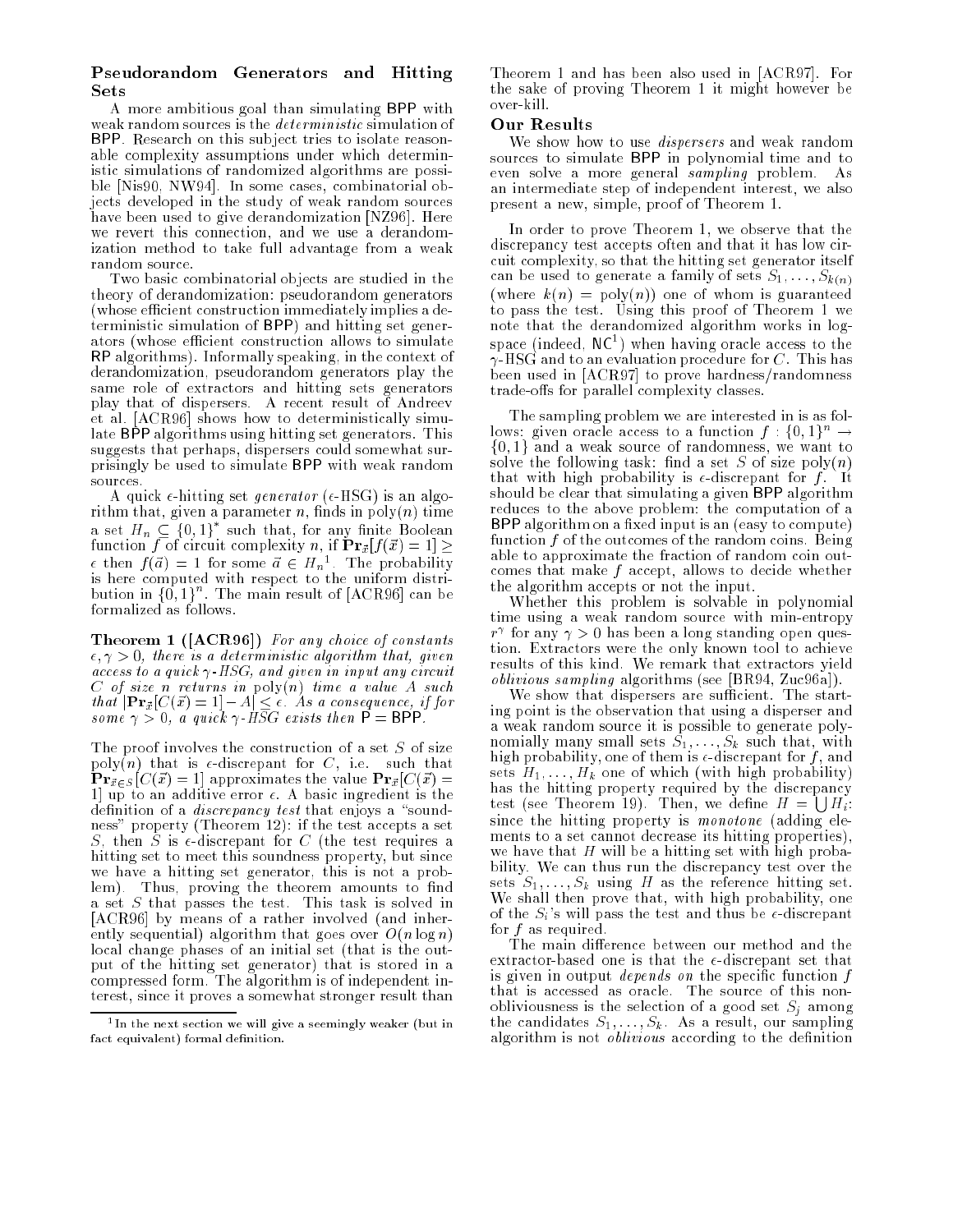of Bellare and Rompel [BR94], however it is nonadaptive.

Our main result can be stated in the following way

**Theorem 2** For any  $\gamma > 0$ ,  $\epsilon(n) = 1/\text{poly}(n)$ , there exists an algorithm that given a weak random source of min-entropy r and oracle access to a function f :  $\{0, 1\}^n \rightarrow \{0, 1\}$  computes, in time polynomial in n, a value  $A$  such that with probability at least  $1\pm 2$  for  $\sim$  7,

$$
|\mathbf{Pr}_{\vec{x}}[f(x) = 1] - A| \leq \epsilon.
$$

Note that, since the algorithm runs in polynomial time, it will make  $poly(n)$  queries to f and, further, it will require only one access to the weak random source asking a bit sequence of  $poly(n)$  size.

Corollary 3 For any  $\gamma > 0$ , any BPP algorithm can be simulated in polynomial time using a weak random source of min-entropy r .

#### Overview of the Paper

We give some definitions in Section 2. In Section 3 we present our new proof of Theorem 1. In Section 4 we show how to use a weak random source to generate with high probability a hitting set and a family of sets one of which is discrepant and we prove Theorem 2.

# 2 Preliminaries

Unless otherwise stated, probabilities are with respect to the uniform distribution. For any positive integer notation integer n we denote by Fig. set of all n-ary  $\mu$  -set of all n-ary  $\mu$ boolean functions  $f : \{0,1\} \rightarrow \{0,1\}$ . For a vector  $a \in \{0,1\}$ , and a function  $f : \{0,1\} \rightarrow \{0,1\}$ , let  $f^{\oplus \vec{a}}$  be defined as  $f^{\oplus \vec{a}}(\vec{x}) = f(\vec{x} \oplus \vec{a}).$ 

We say that a Boolean function  $f$  accepts its input  $\vec{x}$  if  $f(\vec{x}) = 1$ .

Definition 4 (Weak random source)  $A$  probability distribution D over the set  $\{0, 1\}$  is a weak random source of min entropy  $r \circ \eta$  for any  $x \in X$ ,  $D(x) \leq 2$ .

For a vertex v of a graph  $G = (V, E)$  we let  $\Gamma(v) \subseteq$ subset  $S \subseteq V$ , we define  $\Gamma(S) = \bigcup_{v \in S} \Gamma(v)$ . We give here a definition of dispersers which is more convenient than that given in the Introduction to describe our results. However, it is easy to check that they are equivalent.

**Definition 5 (Disperser)**  $A$  bipartite multigraph  $G(V, W, E)$  with  $|V| = R$  and  $|W| = N$  is said to be an  $(R, N, T)$ -disperser if for any subset  $S \subseteq V$  such that  $|S| \geq T$ , it holds  $\Gamma(S) \geq N/2$ .

Definition 6 (Circuit complexity) For a boolean function  $f : \{0,1\} \rightarrow \{0,1\}$  we denote by  $L(f)$  the minimum size of a circuit computing f (here, for circuit we mean a circuit whose gates have fan-in at most 2 and arbitrary fan-out.)

#### — **Coloradorov (Complexity)**

 $\mathcal{L}$  and  $\mathcal{L}$  are universal Turing machine U with alphabet f0; 1g for programs al lowing oracle queries. Given two Boolean functions  $f : \{0,1\}^+ \rightarrow \{0,1\}$ and  $g : \{0,1\} \rightarrow \{0,1\},$  we define the conditional Kolmogorov complexity of g given  $f K_U(g|f)$  as the shortest program for U that evaluates g having oracle access to f .

For example,  $K_U(f|f) = O(1)$ . As usual, if we fix another universal Turing machine  $U$  to holds  $K_U$  $(y|J) =$ KU (gjf ) + -(1). We will usually omit the subscript. See e.g. [LV90] for an introduction to Kolmogorov complexity. In this paper we will only need to use the obvious fact that, for any fixed  $f$ , the number of functions  $g$  such that  $K(g|f) \leq k$  is at most  $2$  .

**Definition 8 (Hitting set)** A (multi)set  $H \subseteq$  $\{0,1\}^{\sim}$  is said to be  $\epsilon\text{-}hitting$  for a family of functions  $G \subseteq \mathcal{F}_n$  if for any  $f \in \mathcal{G}$  with  $\mathbf{Pr}_{\vec{x}}[f(\vec{x}) = 1] \geq \epsilon$  there exists  $\vec{x} \in H$  such that  $f(\vec{x}) = 1$ .

Definition 9 (Discrepancy set) A (multi)set  $S \subseteq$  $\{0,1\}$  is said to be  $\epsilon$ -discrepant for a family of functions  $\mathcal{G} \subseteq \mathcal{F}_n$  if for any  $f \in \mathcal{G}$ ,

$$
|\mathbf{Pr}_{\vec{x}\in S}[f(\vec{x})=1]-\mathbf{Pr}_{\vec{x}}[f(\vec{x})=1]|\leq \epsilon.
$$

Note that if a set is  $\epsilon$ -discrepant for a family G then it is also  $\epsilon$  -mitting for  $\epsilon$  for any  $\epsilon$   $\epsilon$ , but the converse is not necessarily true.

The definition below is a slight variant of the definition of quick  $\epsilon$ -HSG of price  $O(\log n)$  given in [ACR96].

Definition 10 (Hitting Set Generator)  $A$  quick  $\epsilon$ -HSG is a polynomial-time algorithm  $\cal H$  that, given in input a number n in unary, returns a multiset  $H(n) \subseteq \{0,1\}$  that is e-hitting for the set  $\{f\}$ :  $\{0, 1\} \rightarrow \{0, 1\} : L(f) \leq n\}.$ 

It may seem awkward to restrict the above definition to functions having circuit complexity equal to the number of inputs. However any  $n$ -ary function of circuit complexity  $K$  can be seen as a  $K$ -ary function of circuit complexity K whose value is independent of  $K - n$  of its inputs (this point of view does not change the fraction of satisfying inputs). As a consequence of this observation, the set  $\mathcal{H}(n)$  returned by the HSG hits any function of circuit complexity at most n.

The definition above is independent of the choice of  $\epsilon$ , as long as it is a constant.

**Lemma 11 ([ACR96])** For any two con $two$ stants  $\epsilon, \epsilon' > 0$ , if there exists a quick  $\epsilon$ -HSG, then there exists a quick  $\epsilon$  -пэ $\sigma$ .

# 3 A New Proof of Theorem 1

The aim of this section is to show that, if we have a Boolean function  $f : \{0,1\} \rightarrow \{0,1\}$ , we can use a quick HSG to generate a polynomial sized family of (multi)sets, one of which is a discrepancy set for  $f$ .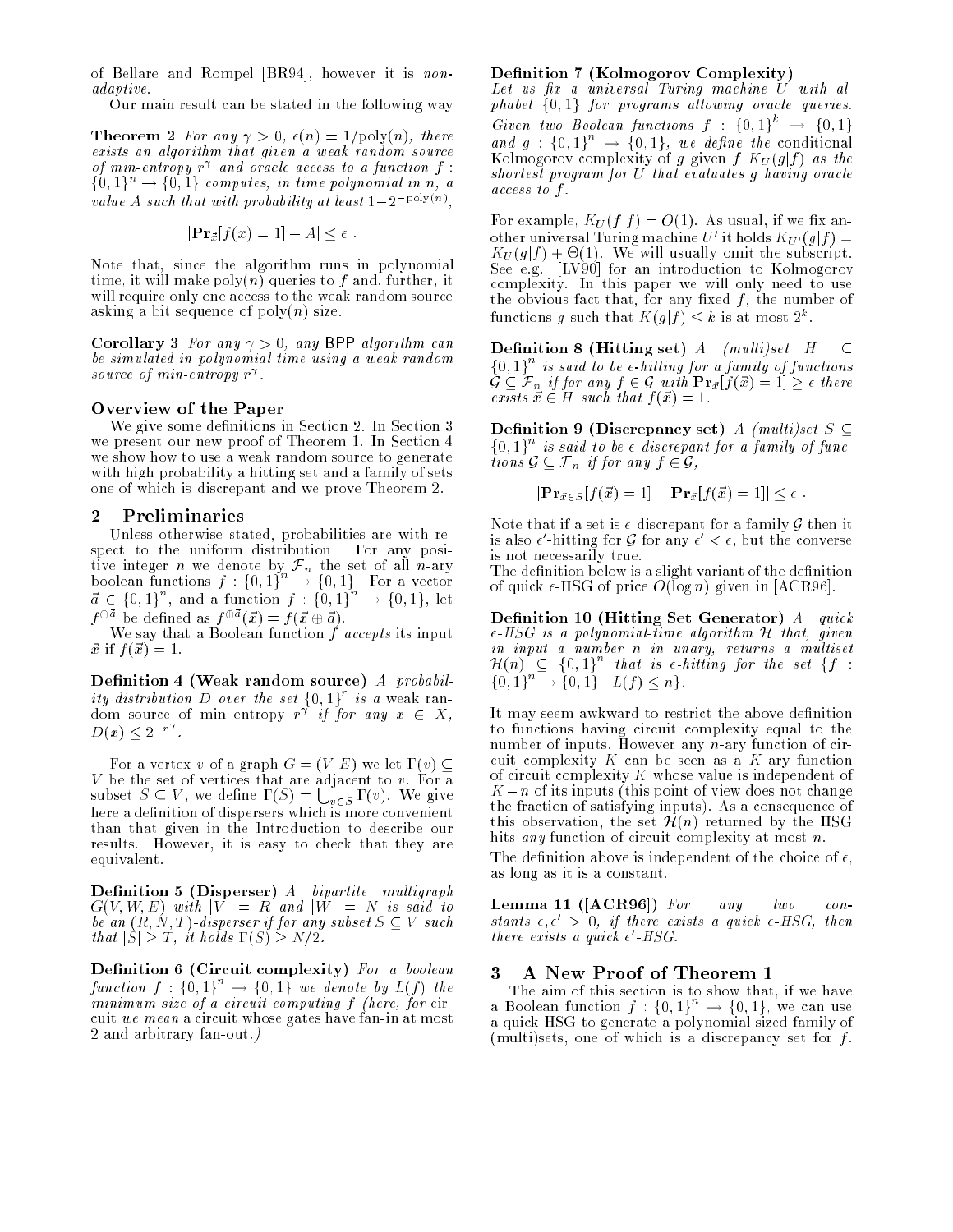We will then show that the *discrepancy test* (that also makes use of the HSG) can be correctly used to select the good set for  $f$ . All the results of this section (but Lemma 15) will also be used in the next section in order to prove Theorem 2.

For starters, we present the discrepancy test and its properties. For any vector  $a \in \{0, 1\}^{\mathbb{N}}$ , function  $f : \{0, 1\} \rightarrow \{0, 1\}$ , and set  $S \subseteq \{0, 1\}$ , define

$$
p(\vec{a}, f, S) = \mathbf{Pr}_{\vec{x} \in S} [f(\vec{x} \oplus \vec{a}) = 1].
$$

For any two subsets  $S, H \subseteq \{0, 1\}$ , constant  $\epsilon > 0$ , and function  $f: \{0,1\}^{\times} \rightarrow \{0,1\}$ , we define the discrepancy test introduced in [ACR96].

$$
\begin{array}{ll}\n\text{DISC-TEST}(f, S, H, \epsilon) \\
\text{begin} \n& \text{mean: } \mathcal{D} \text{min} \text{max: } \mathcal{D} \text{min} \text{max}\{p(\vec{a}, f, S): \vec{a} \in H \cup \{\vec{0}\}\}; \\
& p_{\text{max:}} := \max\{p(\vec{a}, f, S): \vec{a} \in H \cup \{\vec{0}\}\}; \\
& \text{if } p_{\text{max}} - p_{\text{min}} \leq \epsilon \text{ then return (1)} \\
& \text{else return (0)} \\
& \text{end}\n\end{array}
$$

Theorem 12 (Soundness of DISC-TEST [ACR96]) Constants c0 and c1 exist such that, for any > 0, integer n, function  $f : \{0,1\}^+ \rightarrow \{0,1\}$ , sets  $S, H \subseteq$  $\{0, 1\}$ , if DISC-TEST(f, S, H,  $\epsilon$ ) = 1 and one of the following conditions holds

- 1. H is  $\epsilon$ -hitting for the set of functions g such that  $L(g) \leq c_0 |S| L(f);$
- $2.1$  H is -hitting for the set of functions g such that set of functions g such that  $\alpha$  $\ldots$   $\ldots$   $\ldots$

then S is  $2\epsilon$ -discrepant for f.

The sufficiency of condition  $(1)$  is used in this section to prove Theorem 1, while condition (2) is exploited in next section in order to prove Theorem 2.

Theorem 12 is the core of the results of [ACR96]. Note that it says that a set  $H$  with a certain one-sided pseudorandom property (the hitting property) can be used to test S for a two-sided pseudorandom property (the discrepancy property). However  $H$  has to be hitting for a whole set of functions while  $S$  is tested for discreated a credit on the three controls of the theory is a speaking, the theory is a speaking, the theory in the the rem trades-o \globality" versus \two-sidedness". We present a proof of Theorem 12 in the Appendix.

What remains to be done to prove Theorem 1 is to use the quick HSG to create a set  $S$  that passes the test. As a matter of fact, we will use the quick HSG to generate polynomially many sets  $S_1, \ldots, S_k$  such that at least one of them passes the test.

We first give a sufficient condition for the DISC-TEST to accept.

Theorem 13 (Completeness of DISC-TEST) If S is  $(\epsilon/2)$ -discrepant for the set  $\{f^{\vee a} : a \in \{0,1\} \}$ , then DISC-TEST $(f, \check{S}, H, \epsilon) = 1$ , for any set H.

**PROOF:** Let  $\vec{a}_1$  (resp.  $\vec{a}_2$ ) be a point where  $p_{\min}$  =  $p({\vec a}_1, f, S)$  (resp.  $p_{\text{max}} = p({\vec a}_2, f, S)$ ).

$$
p_{\min} = \mathbf{Pr}_{\vec{x} \in S} [f^{\oplus \vec{a}_1}(x) = 1]
$$
  
\n
$$
\geq \mathbf{Pr}_{\vec{x}} [f^{\oplus \vec{a}_1}(x) = 1] - \epsilon/2
$$
  
\n
$$
= \mathbf{Pr}_{\vec{x}} [f(x) = 1] - \epsilon/2.
$$

Where the first inequality is due to the discrepancy property of S. Similarly, we can prove

$$
p_{\max} \le \mathbf{Pr}_{\vec{x}}[f(x) = 1] + \epsilon/2 ,
$$

and thus  $p_{\text{max}} - p_{\text{min}} \leq \epsilon$ .

# Lemma 14 (DISC-TEST accepts often)

Let  $f : \{0,1\} \rightarrow \{0,1\}$ , and let  $H \subseteq \{0,1\}$  and<br> $\epsilon > 0$  be fixed. Define  $t : \{0,1\}^{mn} \rightarrow \{0,1\}$  as

$$
t(\vec{x}_1,\ldots,\vec{x}_m) = \text{DISC-TEST}(f,\{\vec{x}_1,\ldots,\vec{x}_m\},H,\epsilon)
$$

Then a constant  $c_2$  exists such that, for any  $m \geq$  $\frac{1}{\epsilon^2} c_2 n$ , t accepts at least a fraction  $3/4$  of its inputs.

PROOF: Observe that a set of  $m$  randomly chosen elements from  $\{0, 1\}$  is not  $\epsilon/2$ -discrepant for a given function with probability at most  $2^{-\Omega(m\epsilon^*)}$  (this follows from the well-known sampling lemma). Since

$$
|\{f^{\oplus d} : \vec{a} \in H \cup \{\vec{0}\}\}| \leq 2^n
$$
,

we have that the probability that a randomly chosen set of  $m \ge \frac{1}{\epsilon^2} c_1 n$  elements of  $\{0,1\}^n$  is not  $\epsilon/2$ discrepant for  $\{f^{\oplus d} : d \in H \cup \{\vec{0}\}\}\$ is at most

$$
2^n 2^{-\Omega(m\epsilon^2)} < 1/4
$$

Lemma 15 (disc-test is easy) Let t : {0, 1}  $\rightarrow$ for the definition of the definition of the definition of the definition of  $\mathcal{L}_1$ 

$$
L(t) \le (n + L(f))(|H| + 1)m + c_3m|H|,
$$

for some constant  $c_3 > 0$ .

for sufficiently large  $c_1$ .

PROOF: To compute the outcome of DISC-TEST it is necessary to evaluate, for any  $\vec{a} \in H \cup \{\vec{0}\}\$ and any  $\vec{x} \in S$ ,  $f(\vec{x} \oplus \vec{a})$ . It is clear that  $f(\vec{x} \oplus \vec{a})$  can be computed by a circuit of size  $n+L(f)$  once  $\vec{x}$  and  $\vec{a}$  are available. After all those computations are performed, a sum and some comparisons have to be performed, and this can be done with a linear-sized circuit.

PROOF: [Of Theorem 1] From Lemma 11 we can assume that we have a quick  $\epsilon/2$ -HSG (which will also be a 3/4-HSG). Given in input a circuit C of size n, we set  $m = 4c_2n/\epsilon$  , where  $c_2$  is the constant of Lemma 14. We first use the HSG to generate a set H that is  $\epsilon/2$ hitting for all the functions g such that  $L(g) \leq c_0 mn$ , where  $c_0$  is the constant of Theorem 12. Such set will

 $\Box$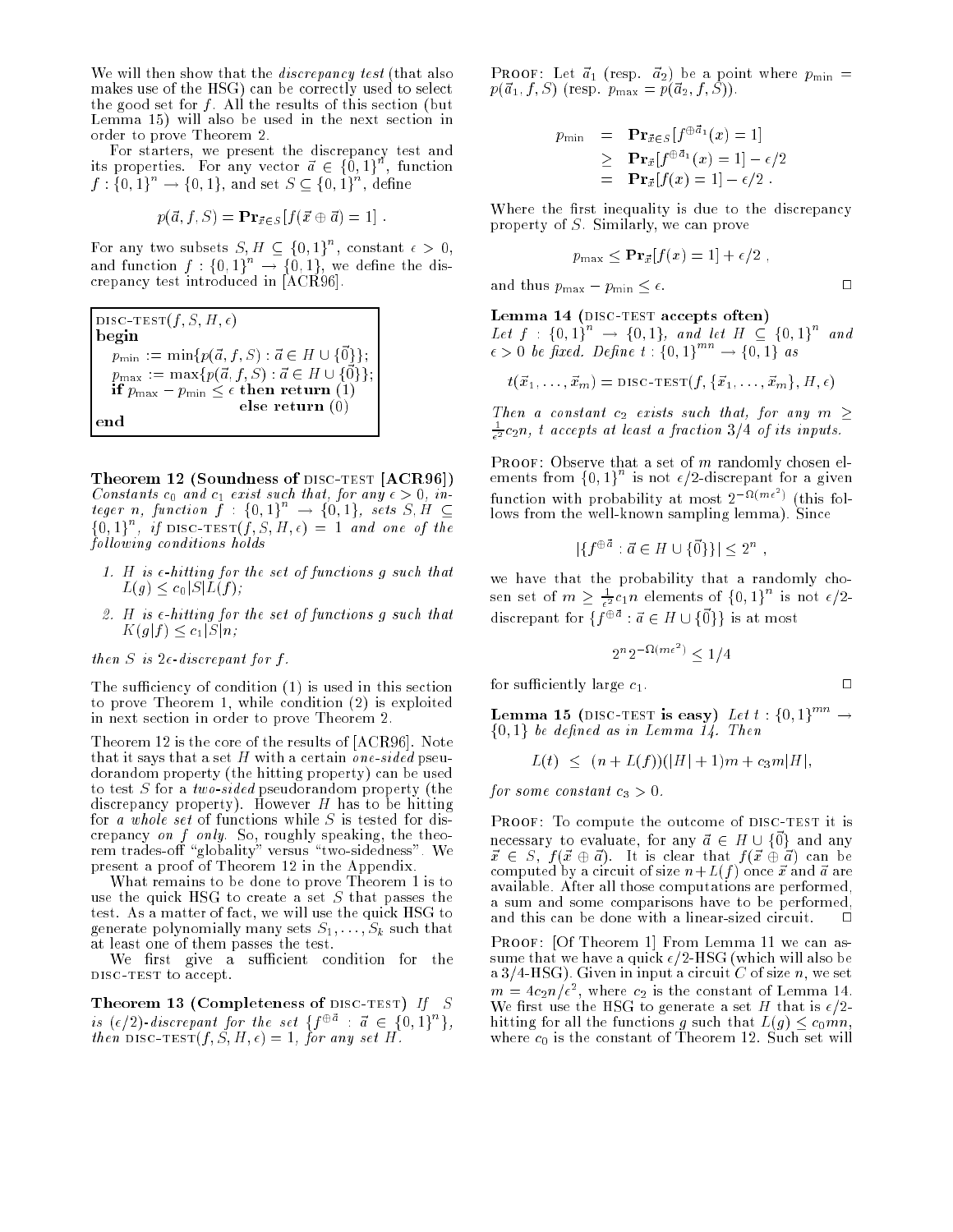have size poly $(n)$ . Observe that Theorem 12 now implies that any set  $S \subseteq \{0,1\}$  such that  $|S| \leq m$  and discorted the state of the state is discrepant for Companies in the Companies of Companies is -discrepant for C (here we identify  $C$  with the Boolean function that it computes).

We then use again the HSG to generate such a set  $S$ . More formally, we use the HSG to generate a set  $H' \subseteq$  ${0, 1}^{mn}$  that is 3/4-hitting for the set of functions  $g : \{0, 1\} \longrightarrow \{0, 1\}$  such that  $L(g) \leq 2(|H|+1)mn+$ c3mjHj (c3 being the constant of Lemma 15). Let us define  $t : \{0,1\} \rightarrow \{0,1\}$  as  $t(x_1, \ldots, x_m) =$ discovered the theory of  $m$  is the contract of the contract of the contract of the contract of the contract of we have that L(t) 2(jHj+1)mn+c3mjHj, while from  $\overline{3/4}$ . Thus H' contains an element  $(\vec{y}_1, \ldots, \vec{y}_m)$  that makes the set The set S = form in the set  $\mathcal{S}$  = form in the set  $\mathcal{S}$  is the set of the set of the set of the set of the set of the set of the set of the set of the set of the set of the set of the set of the set o  $\mathbf{u} = \mathbf{v} \cdot \mathbf{v} = \mathbf{v} \cdot \mathbf{v} = \mathbf{v} \cdot \mathbf{v} = \mathbf{v} \cdot \mathbf{v} = \mathbf{v} \cdot \mathbf{v} = \mathbf{v} \cdot \mathbf{v} = \mathbf{v} \cdot \mathbf{v} = \mathbf{v} \cdot \mathbf{v} = \mathbf{v} \cdot \mathbf{v} = \mathbf{v} \cdot \mathbf{v} = \mathbf{v} \cdot \mathbf{v} = \mathbf{v} \cdot \mathbf{v} = \mathbf{v} \cdot \mathbf{v} = \mathbf{v} \cdot \mathbf{v} = \mathbf$ 

# 4 Proof of Theorem 2

The starting point of our proof is the following easy observation: if we have a set  $I \subseteq \{0,1\}$  such that Pr $\mu$  is a  $\mu$  if  $\alpha$  and using a weak random variable  $\alpha$ source and the dispersers of [SSZ95], we can generate a polynomial-sized (in N) set of vectors ~x1; : : : ; ~xk such that, with high probability, f~x1; : : : ; ~xkg \ I 6= ;.

A naive way of using this fact would be to take the set I as the family of  $\epsilon$ -discrepant sets S for f of size *m*. For large enough *m* ( $m = O(n/\epsilon^{-})$  would suffice) the set I will be such that  $\mathbf{Pr}_{S \subseteq \{0,1\}^m}[S \in I] > 1/2$ and so we can use the weak random source to generate a family of sets  $S_1, \ldots, S_k$  such that, with high probability, one of them is  $\epsilon$ -discrepant for f. But now the problem is that we are not able to recognize which of these sets has the discrepancy property (note that an efficient algorithm to test the discrepancy property would imply  $\bar{ZPP} = BPP$ ). Theorem 12 gives indeed a way to test for discrepancy, provided that we have a hitting set at hand.

We thus define  $I \subseteq \{0,1\}^{m+n}$  as the family of pairs of sets  $(H, S)$  such that H has M elements and the hitting property as in the hypothesis of Theorem rem 12 and S has m elements and S has m elements and the discrepancy of the discrepancy of the discrepancy of property as in the hypothesis of Theorem 13. As shown in Lemma 18 below, for an appropriate choice of m and M, the set I is such that  $\mathbf{Pr}_{(H,S)}[(H, S) \in$  $|I| > 1/2$ . Using the weak random source we can thus obtained as set of pairs (H1; S1); : : : (  $\lambda$  in  $\mu$  ) such that, ( for some j, Sj has the required discrepancy property and  $H_j$  the required hitting property (with high probability). The next important observation is that the hitting property is monotone, that is, if a set H has a certain hitting property, and J is any set, then H  $\sim$  J has at least the same hitting property of H (the reader may want to verify that the discrepancy property is not monotone). As a consequence, the set  $\bigcup_i H_i$  has (with high probability) the hitting property required by Theorem 12.

We start quoting the disperser construction of Saks, Srinivasan, and Zhou [SSZ95].

#### Theorem 16 (Construction of dispersers)

r, and for any  $2^{r^{\alpha}} < \overline{T} < 2^{r}$ , there exists an efficient construction of an  $(2^r, 2^r, T)$ -disperser  $G = (V, W, E)$ with  $\text{poly}(r)$  degree.

In the previous theorem, by "efficient construction" we mean the existence of an algorithm that for any vertex of V finds its neighbours in time  $\text{poly}(r)$ .

**Lemma 17** For any fixed  $\gamma > 0$ , there exists a polynomial time algorithm that, on input  $n > 0$ , using a weak random source of min-entropy r , outputs a set  $S \subseteq \{0,1\}$  of size poly(n) such that, for any  $I \subseteq \{0,1\}$  with  $|I| > 2$ ", it holds

$$
\mathbf{Pr}[S \cap I = \emptyset] < 2^{-\text{poly}(n)}.
$$

PROOF: Fix  $\lambda$  and  $\alpha$  such that  $0 < \lambda < \alpha < \gamma$ . Let  $r = n^{1/\lambda}$ . Consider a  $(2^r, 2^n, 2^{r})$ -disperser  $G =$  $(V, W, E)$ , that can be efficiently constructed as in Theorem 16. We identify  $V$  with  $\{0,1\}$  and  $W$  with  $\{0,1\}^{\circ}$  . Let  $B \subseteq V$  be the set of "bad" vertices  $v$ such that  $\Gamma(v) \subseteq W - I$ . We claim that  $|B| < 2^{r^+}$ : indeed, otherwise, we would have  $|I(B)| \geq 2^n/2$ , while  $|W-I| < 2^n/2$ . Let us choose an element v of V by querying  $r$  bits from a weak random source of minentropy  $r$  , and let  $\beta$  be the set of its neighbours. The most  $2^{r^{\alpha}} \cdot 2^{-r^{\gamma}} < 2^{-poly(n)}$ . On the other hand, if  $v \notin B$ , then  $S \cap \overline{I} \neq \emptyset$ ; the lemma thus follows.

 $\mathbf{L}$  and c5 exist such that for  $\mathbf{L}$ any  $\epsilon > 0$ ,  $n > 0$ ,  $f : \{0,1\} \rightarrow \{0,1\}$ ,  $c > 0$  and for  $m = c_4 n_\ell \epsilon^2$  and  $m = c_5 c m n_\ell \epsilon$  , for a randomly chosen element  $(v, u)$  (where  $v \in \{0, 1\}$  and  $u \in \{0, 1\}$  ) the following holds with probability larger than  $1/2$ :

- 1. v, regarded as a multiset of  $\{0, 1\}$  of size M, is  $\epsilon$ -hitting for the set of functions g such that  $K(g|f) \leq cmn$ .
- 2. u, regarded as a multiset of  $\{0, 1\}$  of size m, form a set that is  $\epsilon/2$ -discrepant for  $\{f^{\oplus d} : d \in$ f0; 1g <sup>n</sup> g.

PROOF: It suffices to prove that each event holds with probability larger than 3=4.

Regarding the first event, the number of functions  $2^{cmn}$ . If one such g has  $Pr_{\vec{x}}[g(\vec{x}) = 1] \geq \epsilon$ , then the probability that M randomly chosen elements from  $\{0,1\}$  do not hit g is at most

$$
(1 - \epsilon)^M \le e^{-\epsilon M}.
$$

Since  $M = c_5 c m n / \epsilon$ , it follows that, for a proper choice of  $c_5$ , the probability that all the functions g are hit is at least

$$
1 - 2^{cmn} e^{-\epsilon M} > 3/4.
$$

The second claim easily follows from the proof of Lemma 14. П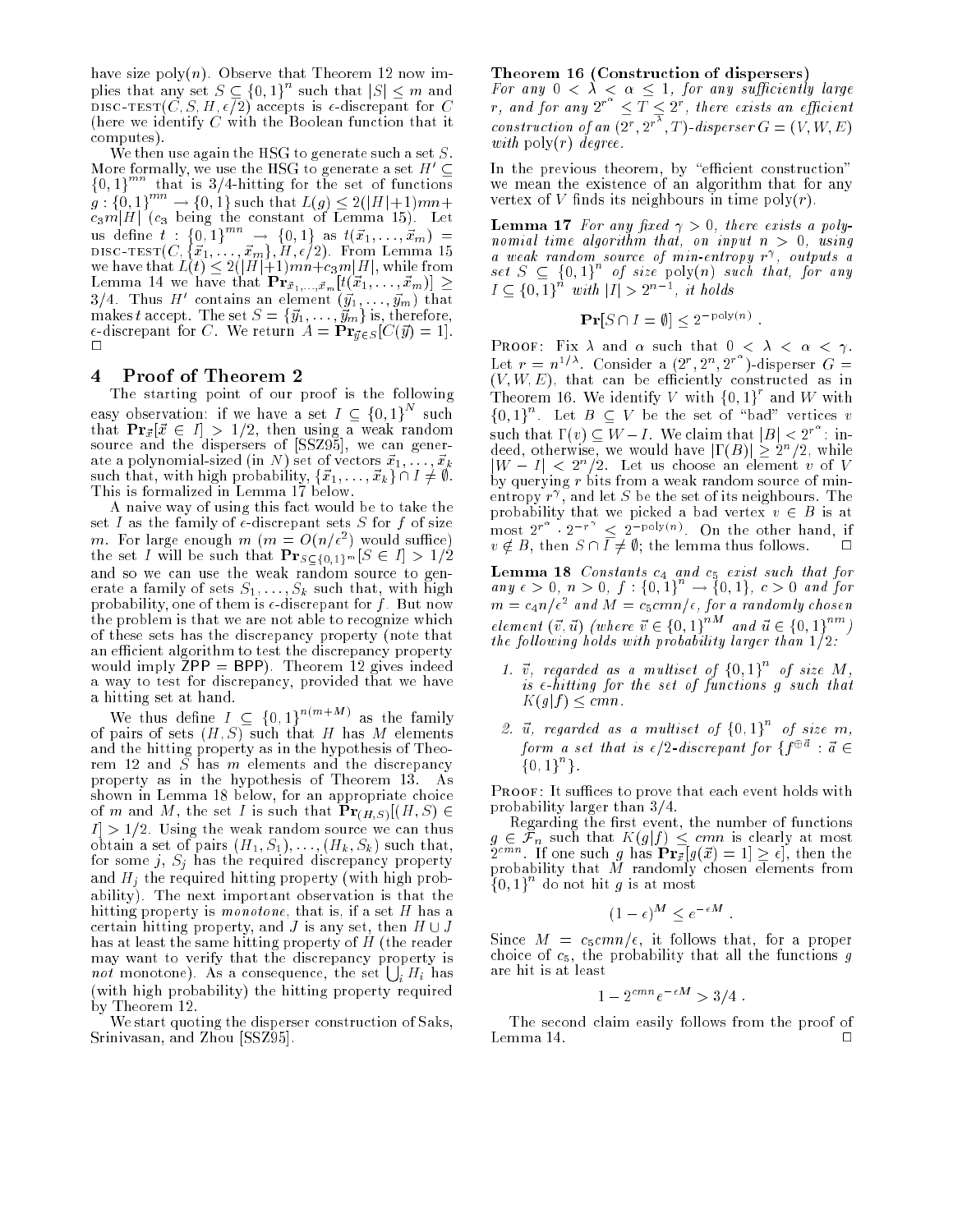Theorem 19 For al l ; 
; c > 0, there exists a polynomial-time algorithm that, using a weak random source with min-entropy r , and oracle access to a function function function function function  $\mu$  in  $\mu$  in  $\mu$  $\{0,1\}^*$  such that the following holds with probability at least  $1 - 2$  f  $\cdots$  .

- 1.  $|S_1| = |S_2| = \cdots = |S_k|$ .
- 2. H is  $\epsilon$ -hitting for the set of functions g such that  $K(g|f) \leq c|S_1|n;$
- 3. for some <sup>j</sup> 2 f1; : : : ; kg, Sj is =2-discrepant for the set of functions  $\{f^{\psi^a}:a\in\{0,1\}^+\}$ .

PROOF: By combining Lemmas 17 and 18 we can use a weak random source to generate sets  $S_1, \ldots, S_k$ and  $H_1, \ldots, H_k$  such that, with probability at least  $1-2$  f of some j,  $S_i$  (resp. H<sub>j</sub>) has the required discrepancy (resp. hitting) property. Since the hitting property is monotone (adding elements to a hitting set does not decrease its hitting property) we also have that, with the same probability,  $H = \bigcup_i H_j$  is  $\epsilon$ hitting for the set of functions g with  $K(g|f) \leq c|S_1|n$ .  $\Box$ 

We are now ready to prove Theorem 2.

PROOF: [Of Theorem 2] We generate a set  $H$  and sets  $S_1, \ldots, S_k$  as in Theorem 19. We then run discovered in the signal formulation of the signal contract of the signal contract of the signal contract of the signal contract of the signal contract of the signal contract of the signal contract of the signal contract o turn Sj where <sup>j</sup> is the smallest index such that DISC-TEST $(f, S_j, H, \epsilon)$  accepts. From Theorem 13 we have that, with probability at least  $1 - 2$  for  $\vee$  at least one such index exists, and from Theorem 12 we have (with the same probability) that the selected set is 2 $\epsilon$ -discrepant for f. We then set  $A = \mathbf{Pr}_{\vec{x} \in S} [f(\vec{x}) =$ 1]. <sup>2</sup>

# 5 Conclusions

We have demonstrated how to simulate BPP algorithms in polynomial time using weak random sources with the smallest possible min-entropy.

The main novelty in our result has been the use of dispersers in a context where extractors seemed to be necessary. Extractors have other applications besides the use of weak random sources (see e.g. [Nis96]). It could be case that techniques similar to ours can give stronger results or simplied proofs in these other applications as well.

We also emphasize that our simulation runs in NC and, furthermore, it is possible to give an I construction of the SSZ-dispersers in the SSZ-dispersers  $\mathbb{R}$  and the SSZ-dispersers  $\mathbb{R}$  and the SSZ-dispersers in the SSZ-dispersers in the SSZ-dispersers in the SSZ-dispersers in the SSZ-dispersers in the SSZ-dispe that our method also provides an efficient simulation of BPNC algorithms using weak random sources.

Andreev et al. [ACR97] have recently used our NC proof of Theorem 1 in order to provide sufficient conditions (in terms of worst-case circuit complexity) for  $NC = BPNC$ . Without our result they were only able to provide sufficient conditions for  $\text{ZPNC} = \text{BPNC}$ .

## Acknowledgments

We are grateful to Oded Goldreich for helpful comments and suggestions on a preliminary version of this paper. In particular, the use of a counting argument  $\tilde{a}$  la Kolmogorov is due to Oded. We thank Michael Saks, Aravind Srinivasan and Shiyu Zhou for showing us that OR-dispersers can be obtained by an NC construction, and for other helpful conversations.

#### References

- [ACR96] A.E. Andreev, A.E.F. Clementi, and J.D.P. Rolim. Hitting sets derandomize BPP. In Proceedings of the 23rd International Colloquium on Automata, Languages and  $Programming$ , pages 357-368. LNCS 1099, Springer-Verlag, 1996.
- [ACR97] A.E. Andreev, A.E.F. Clementi, and J.D.P. Rolim. Worst-case hardness suffices for derandomization: A new method for hardness vs randomness trade-offs. In Proceedings of the  $24th$  International Colloquium on Automata, Languages and Programming, pages 177-187. LNCS 1256, Springer-Verlag, 1997.
- [BR94] M. Bellare and J. Rompel. Randomnessefficient oblivious sampling. In *Proceedings* of the 35th IEEE Symposium on Foundations of Computer Science, pages 276-287, 1994.
- [CG88] B. Chor and O. Goldreich. Unbiased bits from sources of weak randomness and probabilistic communication complexity. SIAM Journal on  $Computing, 17(2):230-261, April$ 1988.
- [CW89] A. Cohen and A. Wigderson. Dispersers, deterministic amplication, and weak random sources. In Proceedings of the 30th IEEE Symposium on Foundations of Computer Science, pages  $14-19$ , 1989.
- $[LV90]$ M. Li and P. Vitany. Kolmogorov complexity and its applications. In J. van Leeuwen, editor, Handbook of Theoretical Computer Science, Volume  $A$ , pages 187-254. Elsevier, 1990.
- [MR95] R. Motwani and P. Raghavan. Randomized Algorithms. Cambridge University Press, 1995.
- [Nis90] N. Nisan. Using Hard Problems to Create Pseudorandom Generators. MIT Press, 1990. ACM Distinguished Dissertations.
- [Nis96] N. Nisan. Extracting randomness: How and why. In Proceedings of the 11th IEEE Conference on Computational Complexity, pages 44-58, 1996.
- [NW94] N. Nisan and A. Wigderson. Hardness vs randomness. Journal of Computer and Sys $tem\ Sciences, 49:149-167, 1994. Preliminary$ version in Proc. of FOCS'88.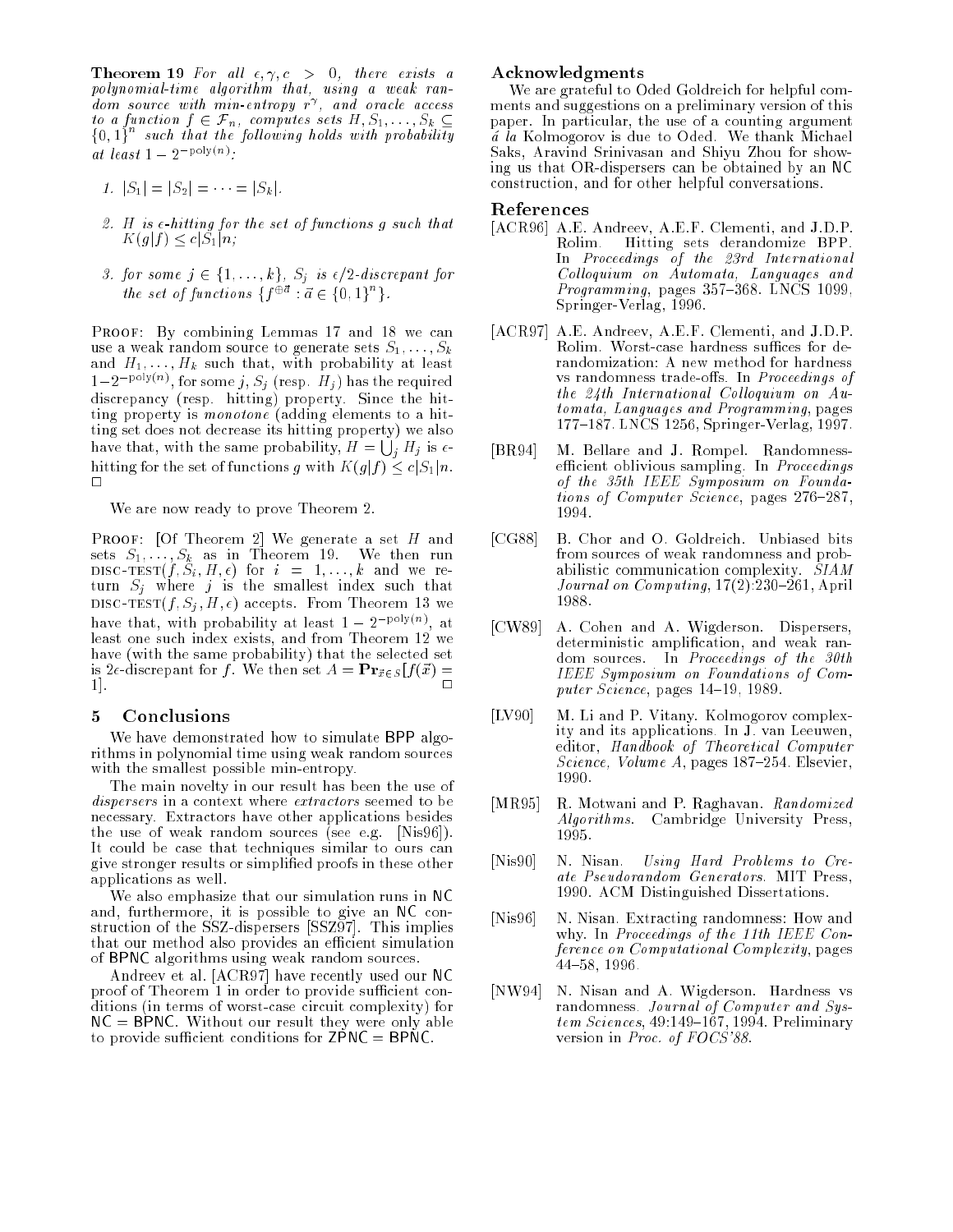- [NZ96] N. Nisan and D. Zuckerman. Randomness is linear in space. Journal of Computer and System Sciences, 52(1):43{52, 1996. Preliminary version in Proc. of STOC'93.
- [SSZ95] M. Saks, A. Srinivasan, and S. Zhou. Explicit dispersers with polylog degree. In Proceedings of the 27th ACM Symposium on Theory of Computing, pages  $479-488$ , 1995.
- [SSZ97] M. Saks, A. Srinivasan, and S. Zhou. Personal communication, March 1997.
- [SV86] M. Santha and U. Vazirani. Generating quasi-random sequences from slightly random sources. Journal of Computer and Sys $tem\ Sciences, 33:75-87, 1986.$
- [SZ94] A. Srinivasan and D. Zuckerman. Computing with very weak random sources. In Proceedings of the 35th IEEE Symposium on Foundations of Computer Science, pages 264{275, 1994.
- [TS96] A. Ta-Shma. On extracting randomness from weak random sources. In Proceedings of the 28th ACM Symposium on Theory of  $Computing$ , pages 276-285, 1996.
- [Vaz86] U. Vazirani. Randomness, Adversaries and Computation. PhD thesis, University of California, Berkeley, 1986.
- [Vaz87] U. Vazirani. Efficiency considerations in using semi-random sources. In Proceedings of the 19th ACM Symposium on Theory of  $Computing, pages 160–168, 1987.$
- [VV85] U. Vazirani and V. Vazirani. Random polynomial time is equal to slightly random polynomial time. In Proceedings of the 26th IEEE Symposium on Foundations of Computer Science, pages  $417-428$ , 1985.
- [Zuc90] D. Zuckerman. General weak random sources. In Proceedings of the 31st IEEE Symposium on Foundations of Computer  $Science, pages 534–543, 1990.$
- [Zuc96a] D. Zuckerman. Randomness-optimal sampling, extractors and constructive leader election. In Proceedings of the 28th ACM Symposium on Theory of Computing, pages 286{295, 1996.
- [Zuc96b] D. Zuckerman. Simulating BPP using a general weak random source. Algorithmica,  $16(4/5):367{-}391, 1996.$  Preliminary version in Proc. of FOCS'91.

function 
$$
BAD(a)
$$
\n\nconstants\n
$$
x[1] := \vec{s}_1;
$$
\n
$$
x[2] := \vec{s}_2;
$$
\n...\n\nbegin\n
$$
x[m] := \vec{s}_m;
$$
\n\nbegin\n
$$
count := 0;
$$
\n
$$
count := count + f(a \oplus x[i]);
$$
\n
$$
if count > mp_{\text{max}} \text{ or } count < mp_{\text{min}} \text{ then}
$$
\n
$$
return (1)
$$
\nelse\n return (0)\nend.\n

Figure 1: How to compute BAD.

# A Appendix A.1 Proof of Theorem 12

PROOF: Let  $f, S = \{\vec{s}_1, \ldots, \vec{s}_m\}, H, \epsilon$  be fixed. Let us define the function BAD : {0, 1}  $\rightarrow$  {0, 1} as follows

$$
BAD(\vec{a}) = \begin{cases} 0 & \text{if } p_{\min} \le p(\vec{a}, f, S) \le p_{\max}; \\ 1 & \text{otherwise.} \end{cases}
$$

Claim 20 L(bad) = O(jSj(L(f ) + n)) and K(badjf ) mn + 2 log m + O(1).

PROOF: [Of Claim 20] To compute BAD, we first evaluate f over all the points of the form  $\vec{a} \oplus \vec{x}$  for  $\vec{x} \in S$ . This requires at most  $|S|n$  gates to compute the evaluation points and nL(f ) gates to perform the evaluations. The comparison is given in the comparison of  $\mathcal{S}$ between this value and jSjpmin and jSjpmax can be done with a circuit of  $\mathcal{L}$  size (note that pmin and pmin and pmin and pmin and pmin and pmin and pmin and pmin and pmin and pmin and pmin and pmin and pmin and pmin and pmin and pmin and pmin and pmin and pmin and pm  $p$  max are constant since the  $j$  -respectively depend on  $f$  ,  $S$  , and  $\alpha$ H).

Regarding the bound on  $K(BAD|f)$ , we observe that bad can be computed with the pseudo-code depicted in Figure 1 The size of the program is  $mn + 2 \log m +$  $O(1)$ , since the definitions of the constants require mn bits, and the rest of the program has constant size, besides the explicit values of  $mp_{\text{max}}$  and  $mp_{\text{min}}$  (that can be rounded to the closest integer) that require  $log m$  bits each.

We assume that  $c_0$  (respectively,  $c_1$ ) is large enough so that H is  $\epsilon$ -hitting for BAD.

Claim 21  $\Pr_{\vec{a} \in \{0,1\}^n} [\text{BAD}(\vec{a}) = 1] < \epsilon$ .

PROOF: [Of Claim 21] Assume, by contradiction, that  $\mathbf{Pr}_{\vec{a}\in\{0,1\}^n}[\text{BAD}(\vec{a}) = 1] \geq \epsilon$ , then by the hitting property of H, there exists some  $\vec{a} \in H$  such that  $BAD(\vec{a}) = 1$ , which is impossible by definition of BAD.  $\Box$ 

Let  $\mathbf{E} [p(\vec{a}, f, S)]$  be the average of  $p(\vec{a}, f, S)$  over the choices of  $\vec{a}$ .